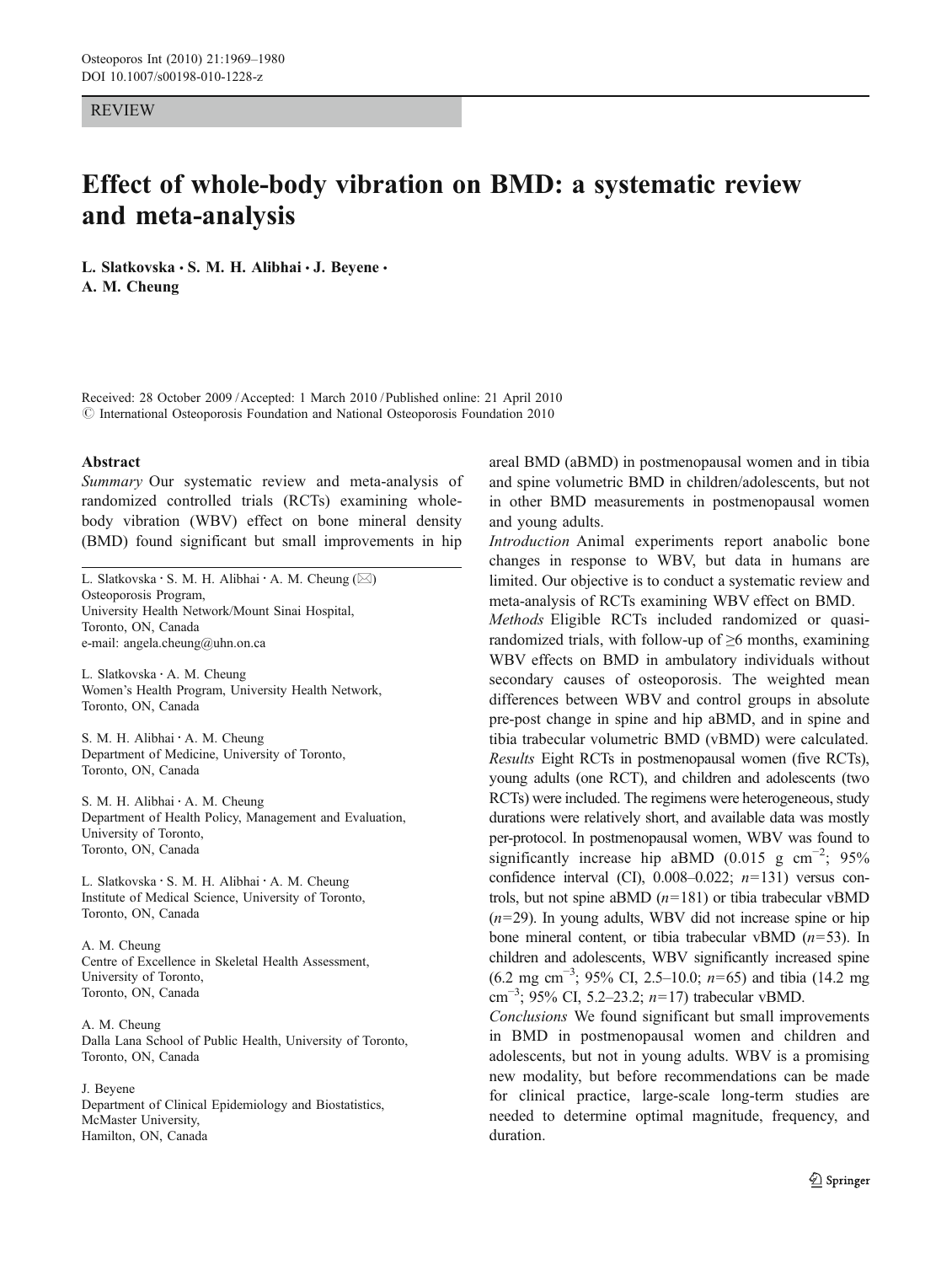Keywords Bone mineral density . Meta-analysis . Quantitative computed tomography . Whole-body vibration

# Introduction

Whole-body vibration (WBV) has received much attention as a potential antiosteoporotic intervention in recent years [\[1](#page-10-0), [2](#page-10-0)]. In experimental animal models, WBV was found to lead to anabolic bone changes [[3](#page-10-0)–[11](#page-10-0)]. Based on these data and the availability of many different WBV platforms in North America and Europe, optimistic claims that these benefits may translate to humans have been made within the scientific community [[12\]](#page-10-0) and in the media [\[13](#page-10-0)]. Such claims quickly proliferated to today's information savvy general population [[14\]](#page-10-0) and has left many clinicians and patients wondering about the role of WBV in osteoporosis prevention and/or treatment.

The intervention involves an individual standing on a vibrating platform. Through ground-based vertical accelerations starting at the plantar surface of the feet, the mechanical vibration is transmitted through the weightbearing muscles and bones [\[15](#page-10-0), [16\]](#page-10-0). The intensity of WBV is defined by its frequency (hertz) and magnitude, where magnitude is expressed as vertical acceleration (g;  $1g=$ 9.8 m/s<sup>2</sup> acceleration due to gravity) or vertical displacement (millimeters). A hypothesized mechanism through which WBV is believed to exert its anabolic effects on the skeleton is via activation of the musculature, which results in mechanotransduction of vibration strains within the bone [[2,](#page-10-0) [17](#page-10-0)]. Another hypothesis is that these high frequencies but low-magnitude WBV signals become amplified within the bone tissue by stress-generated fluid flow, and thereby activate bone cells which act as mechanosensors [\[2](#page-10-0), [17](#page-10-0)].

In spite of the plausible physiological mechanism and the promising results obtained in experimental animal models, effects of WBV on the human skeleton remain uncertain. Although different reviews have attempted to summarize the existing body of clinical evidence, none of them has performed a systematic evaluation [[1,](#page-10-0) [2,](#page-10-0) [18](#page-10-0)]. Therefore, to more objectively advance our knowledge of the role of WBV in clinical practice, we conducted a systematic review and a meta-analysis of WBV effect on bone mineral density (BMD) in humans.

# **Methods**

We followed the procedures for conducting systematic reviews as defined by the Cochrane Collaboration [[19](#page-10-0)] and reporting guidelines of the QUOROM statement [[20\]](#page-11-0). Data sources, study selection, data extraction, and quantitative

data synthesis were specified a priori. Study selection and data extraction were conducted independently by two authors (LS and SMHA) using the same data forms, and disagreements were resolved by consensus. Subgroup and sensitivity analyses were modified post hoc due to the small number of eligible randomized controlled trials (RCTs).

## Data sources

One reviewer (LS) performed a search strategy, screened the titles and abstracts, and identified references potentially appropriate for inclusion. With assistance from an experienced research librarian, a broad search strategy was performed without language restriction, from the earliest available date, using relevant electronic databases (MEDLINE, EMBASE, Cochrane, CINAHL, SportsDiscus, ProQuest Dissertations, and Theses Canada Portal). The following medical subject headings terms were used: (vibration, mechanical stress, physical stress, physical activity, or weight-bearing) and (bone and bones, bone density, or muscles) and (clinical trial, meta-analysis, or multicenter study). Finally, we performed a hand search of bibliographies of the publications that were retrieved. Unpublished trials were searched using clinical trials registries ([http://Clinical](http://ClinicalTrials.gov) [Trials.gov](http://ClinicalTrials.gov) and [http://controlled-trials.com\)](http://controlled-trials.com) and by enquiring experts in the area of WBV.

#### Study selection

We included randomized and quasi-randomized trials examining the effects of WBV on BMD in humans, with a minimum follow-up period of 6 months, as it takes six or more months for BMD to show a significant response. Eligible study populations were not restricted based on age, sex, race, or physical activity levels. Blinding of participants and study staff was not an eligibility requirement. WBV therapy was defined as mechanical vibration, performed with a straight body (standing or lying), with no restriction on the frequency (hertz), amplitude (millimeters), magnitude (vibration acceleration due to gravity, g), and cumulative dose (total number of minutes per study duration; most WBV platforms have a sensory device that monitors the adherence) of WBV. Localized mechanical vibration (e.g., vibration pads) or ultrasound and electrical stimuli were not recognized as WBV. Vibration signals that were not received through a completely straight body (e.g., sitting on a vibrating chair) were also excluded. Acceptable control interventions types included no treatment, sham vibration (audible sound with no mechanical vibration), and exercise interventions. Trials which included participants with secondary causes of osteoporosis (e.g., glucocorticoids therapy or hemodialysis) or those with causes for non-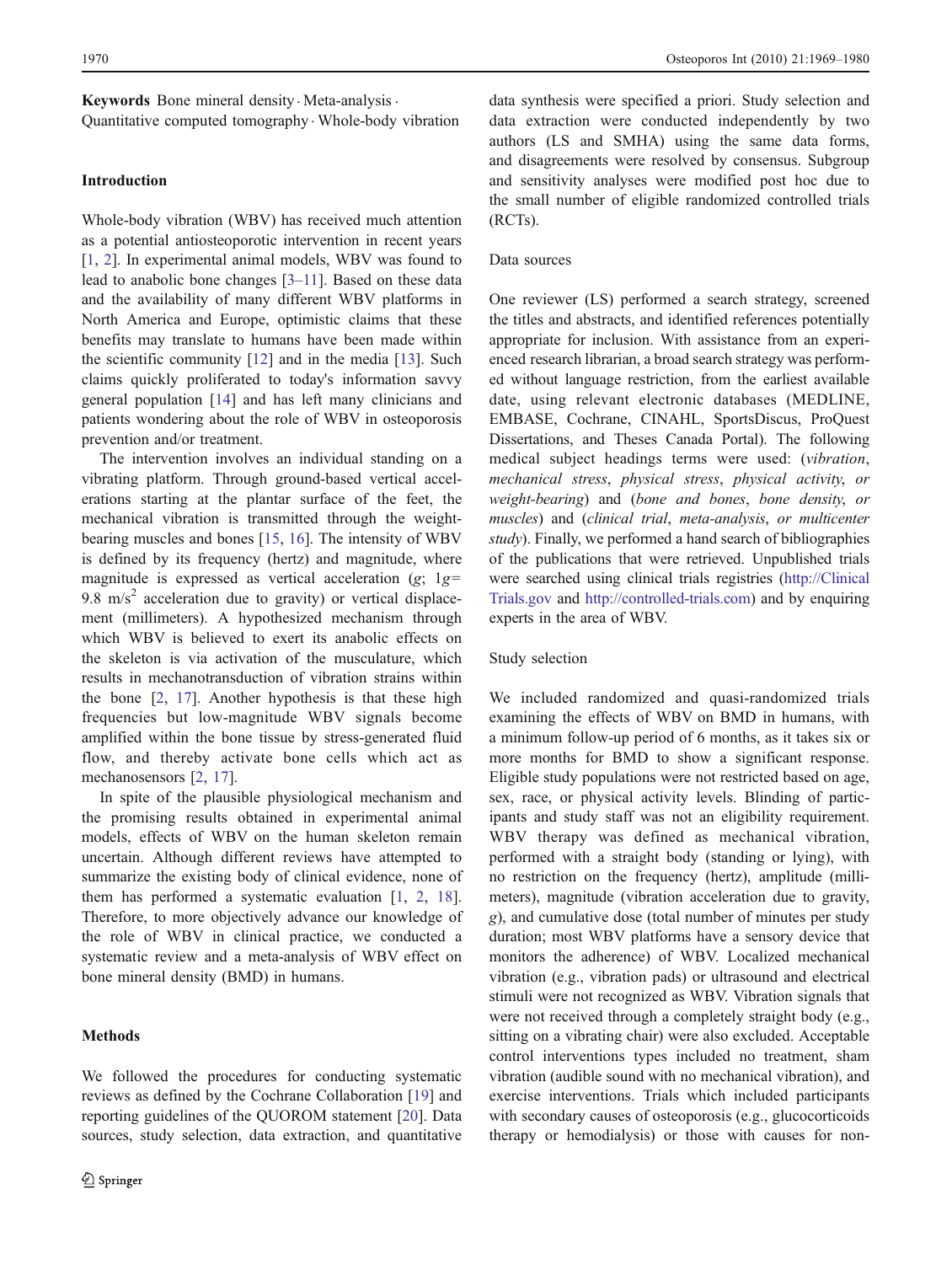ambulatory status (e.g., paraplegics) were also excluded. We also excluded RCTs in which participants were taking antiosteoporotic medications if they were not distributed equally between study arms, but we included trials in which antiosteoporotic co-interventions were matched between trial arms. Finally, trials with more than two study arms were included in the analysis without eliminating any of the arms; relevant study arms were combined to create a single pair-wise comparison as recommended in the Cochrane Handbook for Systematic Reviews of Interventions version 5.0.1 [\[19](#page-10-0)].

## Data extraction

The extracted data included any relevant information regarding the trials' characteristics, BMD outcomes, and methodological quality. Per-protocol and not intention-totreat (ITT) data were preferentially extracted for primary analysis. We chose per-protocol over ITT data because the majority of the included RCTs reported per-protocol and not ITT analysis. Also, adherence to prescribed cumulative dose of WBV ranged considerably between the included trials. Hence, using per-protocol data allowed us to minimize the clinical heterogeneity between trials, as well as enabled us to better examine the effectiveness of WBV due to higher overall adherence. A major drawback of perprotocol analysis is that it produces attrition bias, reduces the methodological quality of the results, and thus increases the type I error.

Data was extracted separately for postmenopausal women, young adults, and children and adolescents, so that separate analyses can be performed for each population. Pooling these populations would introduce unwanted clinical heterogeneity, because physiologically different bone metabolic processes occur in these populations. In children and adolescents, bone is being accrued, and their BMD typically increases over time and in response to effective therapies [[21\]](#page-11-0). In young adults, BMD generally plateaus and would be expected to also increase in response to effective interventions [[21\]](#page-11-0). Finally, postmenopausal women typically lose BMD over time and would be expected to experience a reduction in the decline of BMD in response an effective therapy [\[22](#page-11-0)].

Methodological quality was assessed in terms of the different components that make up trial quality as opposed to using the currently available quality scales, due to the advantages that this approach offers in comparison to the scale approach [\[23](#page-11-0)]. As such, we identified the presence of the following types of study bias via a standardized but not validated checklist (see "[Appendix](#page-9-0)"): selection bias (lack of true randomization and concealment of allocation), performance bias (lack of matching based on relevant baseline characteristics), detection bias (lack of blinding

of outcome assessors), and/or attrition bias (lack of ITT data).

Sensitivity and subgroup analyses

Per-protocol data were replaced with ITT data for those trials that made both types of data available, in order to examine whether the different analytic approach influenced our primary results. The influence of methodological quality on the robustness of the results was assessed by excluding trial(s) with the greatest number of biases. For the areal BMD (aBMD) analysis of the hip, trials that obtained the femoral neck measurements were analyzed separately from those that obtained the total hip measurements.

We performed separate subgroup analyses for each population type (postmenopausal women, young adults, and children and adolescents). A priori specified sources of clinical heterogeneity were analyzed in the following subgroup analyses: (1) control intervention type (no treatment or sham vibration versus exercise interventions; excluded RCTs where bone medications were used as a cointervention), (2) magnitude of WBV (low magnitude  $\lceil \leq 1g \rceil$ versus high magnitude  $[\geq 1g]$ , and (3) actual cumulative dose of WBV (at or below median versus above median).

#### Quantitative data synthesis

The effect measure was a weighted mean difference between the WBV and control groups (WBV group minus control group) in absolute pre-post change in aBMD in the spine (L1–L4 or L2–L4) and hip (femoral neck or total hip), as measured by dual energy X-ray absorptiometry (DXA), and in the trabecular volumetric BMD (vBMDt) in the spine (lumbar) and tibia (distal or proximal), as measured by quantitative computed tomography. Values were considered statistically significant if  $p<0.05$ . Fixed effect models were reported, unless statistically significant heterogeneity was found, in which case, random effects models were used. The Cochrane Q test for heterogeneity was performed and considered statistically significant if  $p \leq$ 0.10. Heterogeneity was also quantified with the  $I^2$  statistic, where 0–40%, 30–60%, 50–90%, and 75–100% is generally defined as unimportant, moderate, substantial, and considerable heterogeneity, respectively [[19](#page-10-0)]. All analyses were performed using RevMan version 5.0.16. For included trials with missing information, two reviewers (LS and AMC) contacted the original authors. Where the original data were no longer available, estimations and/or statistical inferences were used to obtain the BMD outcomes (see "[Appendix](#page-9-0)"); also, estimations were made to determine the cumulative dose of WBV based on the duration per session and number of days used.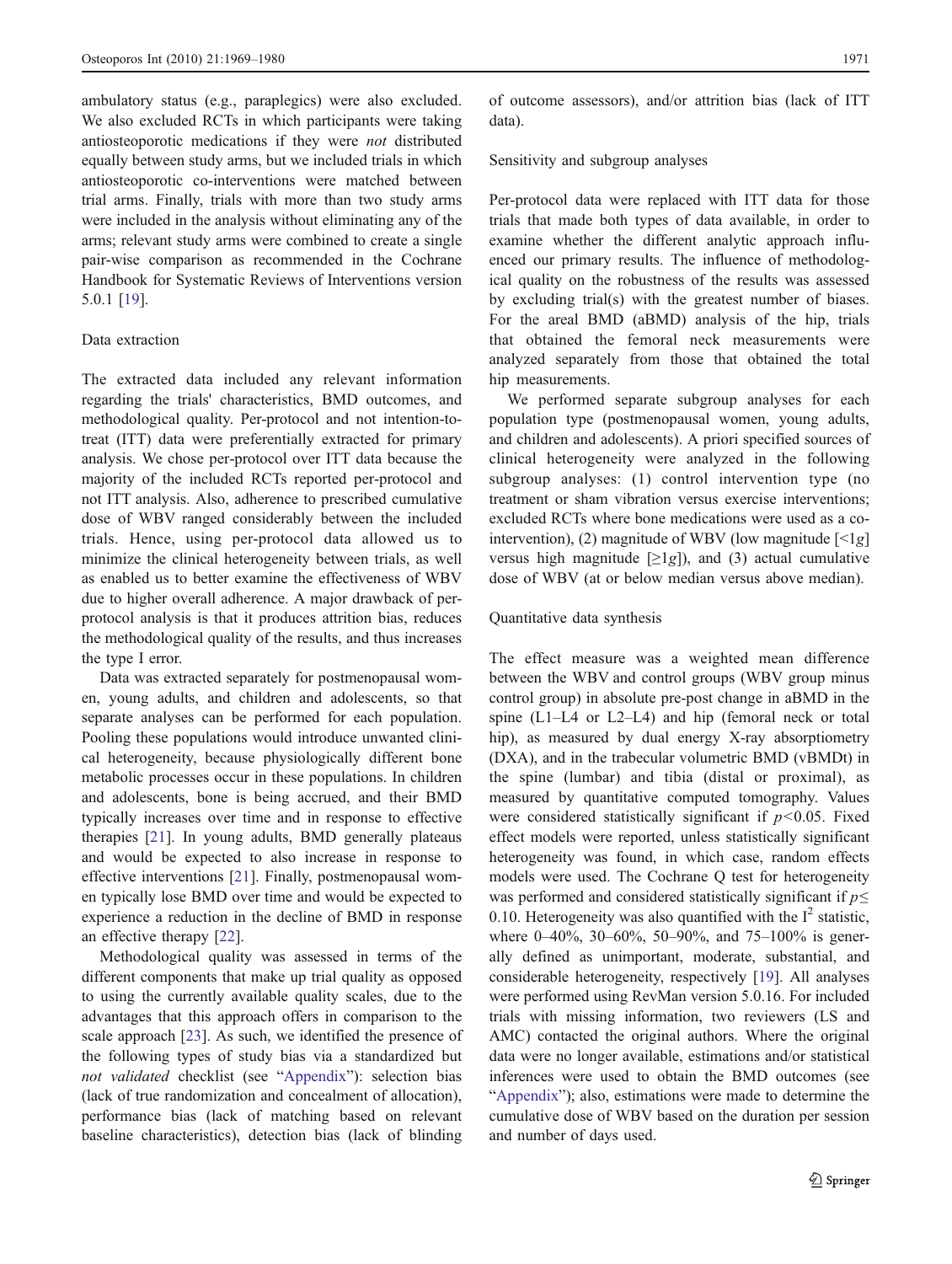## Results

### Study characteristics

From 1,302 potentially relevant titles and abstracts identified, eight RCTs were deemed eligible (Fig. 1 [\[24](#page-11-0)–[31](#page-11-0)]). The majority of identified studies were excluded because they were not RCTs and/or the experimental treatment did not fit our criteria of WBV. The remaining RCTs were then primarily excluded because they did not obtain BMD measurements and/or their study duration was too short. The RCTs included in our systematic review involved the following study population types: postmenopausal women  $(n=210, \text{ five RCTs}, [25-28, 30])$  $(n=210, \text{ five RCTs}, [25-28, 30])$  $(n=210, \text{ five RCTs}, [25-28, 30])$  $(n=210, \text{ five RCTs}, [25-28, 30])$  $(n=210, \text{ five RCTs}, [25-28, 30])$  $(n=210, \text{ five RCTs}, [25-28, 30])$  $(n=210, \text{ five RCTs}, [25-28, 30])$ , young adults  $(n=53, \text{ one})$ RCT [[29\]](#page-11-0)), and children and adolescents  $(n=65, \text{ two RCTs})$ [\[24](#page-11-0), [31](#page-11-0)]). All included trials were of relatively short duration (6–12 months) and small sample size (17 to 70 participants) and included at least one type of study bias (Table [1\)](#page-4-0). The control intervention types included no treatment, sham vibration, and exercise regimens. The WBV regimens varied between the included trials in terms of the WBV frequency and magnitude and the cumulative dose (Table [1\)](#page-4-0). Four studies ensured adequate calcium intake either through diet



Fig. 1 QUOROM flow diagram showing systematic literature search summary. <sup>a</sup>One study, "potentially appropriate for inclusion," was later excluded because it was not a true randomized controlled trial. This study examined postmenopausal Chinese women with osteoporosis who received either whole-body vibration or no treatment [[37](#page-11-0)]. After contacting the original authors, it was confirmed that the group allocation did not involve randomization or quasi-randomization but instead it involved a convenience-based assignment

[\[26](#page-11-0), [29\]](#page-11-0) or supplementation [[24](#page-11-0), [28\]](#page-11-0), but only one trial also ensured adequate vitamin D intake [[28](#page-11-0)]. Two RCTs measured dietary calcium but not vitamin D intake at baseline, but did not report whether the average intake was adequate and/or matched between the study groups [[25](#page-11-0), [27\]](#page-11-0).

### Postmenopausal women

There were five trials in postmenopausal women: four using high-magnitude WBV [\[25](#page-11-0), [26](#page-11-0), [28](#page-11-0), [30](#page-11-0)] and one using lowmagnitude WBV [[27\]](#page-11-0). Study participants included women with osteopenia and osteoporosis, aged 47–88 years, of Caucasian and Southeast Asian origin, and with low to moderate physical activity levels (Table [1](#page-4-0)). Most participants did not take bone medication as a co-intervention, except for one RCT in which 50 osteoporotic Japanese women received the same alendronate treatment in both the WBV and the control arms [\[26](#page-11-0)]. In another trial, eight out of 29 women were on hormone replacement therapy and were matched between the trial arms [\[28](#page-11-0)]. Where two control arms were included [[30\]](#page-11-0), we combined them in the primary analysis to create a single pair-wise comparison  $(n=45)$  and then entered them separately in a subgroup analysis of the control intervention type (no treatment,  $n=23$ ; exercise,  $n=22$ ). Four RCTs obtained spine aBMD measurements (L1–L4, two RCTs [\[26](#page-11-0), [30\]](#page-11-0); L2–L4, two RCTs [\[25](#page-11-0), [27](#page-11-0)]), three hip aBMD (femoral neck, two RCTs [[25,](#page-11-0) [27\]](#page-11-0); total hip, one RCT [[30](#page-11-0)]), and one tibia vBMDt measurements (Table [2](#page-5-0) [\[28](#page-11-0)]).

The difference in the hip aBMD change between the WBV and control groups was statistically significant (0.015 g cm<sup>-2</sup> [95% confidence interval (CI), 0.008 to 0.022]  $p$  < 0.0001,  $n=131$ ; Fig. [2](#page-6-0)). No significant effects of WBV on spine aBMD (−0.003 g cm<sup>-2</sup> [95% CI, −0.012 to 0.005]  $p=$ 0.44,  $n=181$ ; Fig. [2](#page-6-0)) and tibia vBMDt (-2.2 mg cm<sup>-3</sup> [95% CI,  $-10.0$  to 5.7]  $p=0.58$ ,  $n=29$ ) were found.

When we analyzed BMD outcomes according to ITT analysis, there was no effect of WBV on hip aBMD (0.014 g cm<sup>-2</sup> [95% CI, -0.003 to 0.031]  $p=0.12$ ,  $n=168$ ; Fig. [3](#page-7-0)) and spine aBMD (−0.003 g cm<sup>-2</sup> [95% CI, −0.011] to 0.005]  $p=0.43$ ,  $n=218$ ; Fig. [3\)](#page-7-0). When we excluded the lowest quality trial [\[25](#page-11-0)], our results remained the same as in the primary analysis (difference in hip aBMD,  $0.014$  g cm<sup>-2</sup> [95% CI, 0.006–0.021]  $p=0.0002$ ,  $n=103$ ; difference in spine aBMD,  $-0.003$  g cm<sup>-2</sup> [95% CI,  $-0.012$  to 0.005] p= 0.42,  $n=153$  $n=153$ ; Fig. 3). Finally, after separating the hip aBMD measurements into total hip (one RCT [\[30](#page-11-0)]) and femoral neck (two RCTs [\[25](#page-11-0), [27\]](#page-11-0)) aBMDs, the results remained significant for the total hip (0.014 g cm<sup>-2</sup> [95% CI, 0.007–0.021]  $p=0.0002$ ,  $n=70$ ) but not for the femoral neck (0.023 g cm<sup>-2</sup> [95% CI, -0.009 to 0.055]  $p=0.17$ ,  $n=61$ ).

In all subgroup analyses of spine aBMD, our results remained nonsignificant. In a subgroup analysis of hip aBMD based on different control intervention types, results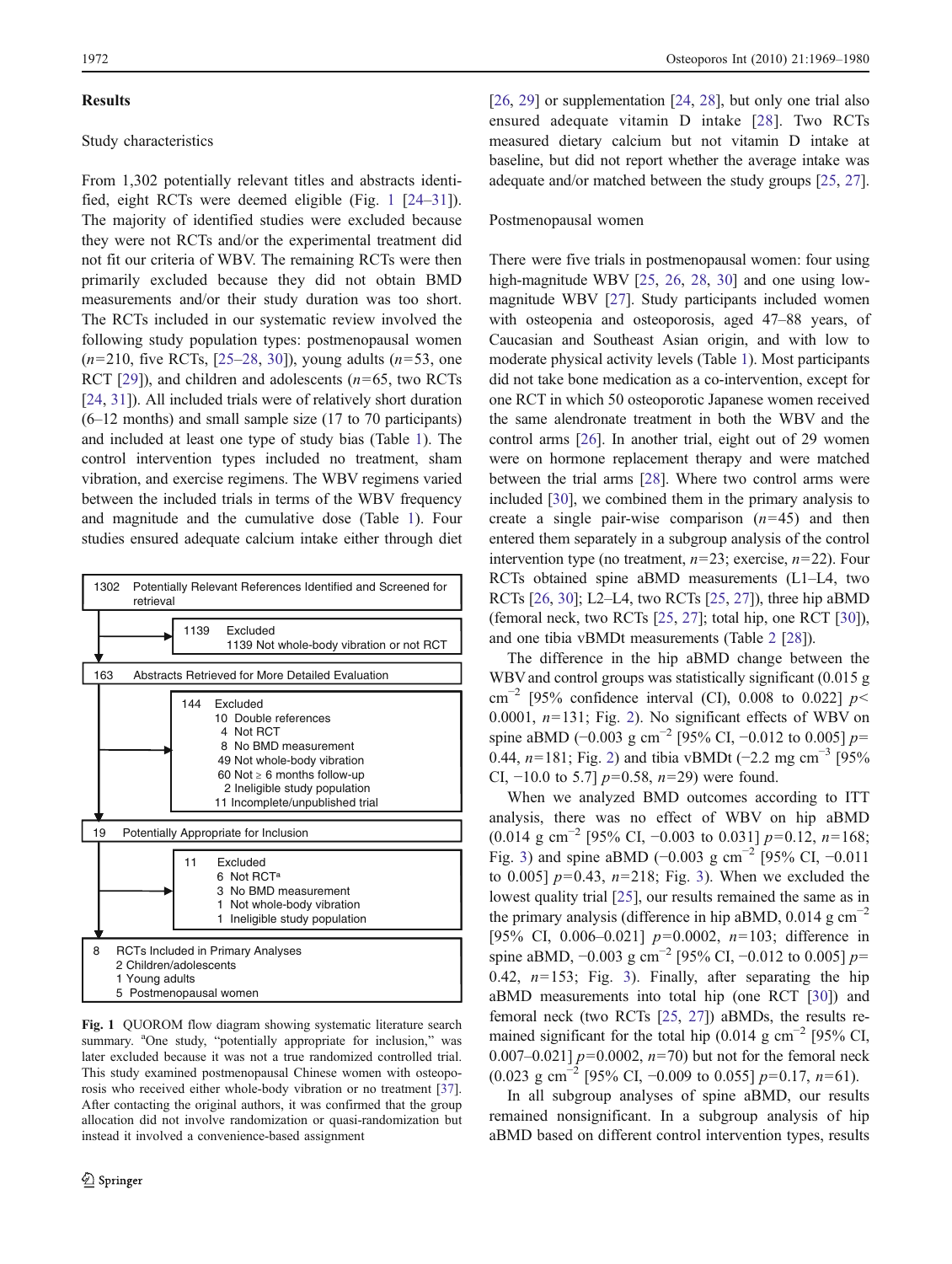<span id="page-4-0"></span>

|                                                  |                                    |                                    |                                          | Table 1 Characteristics of randomized controlled trials included in the systematic review                                                                                                                                                                                      |                                            |                       |                             |                                    |                                                         |                                                         |                               |                            |               |
|--------------------------------------------------|------------------------------------|------------------------------------|------------------------------------------|--------------------------------------------------------------------------------------------------------------------------------------------------------------------------------------------------------------------------------------------------------------------------------|--------------------------------------------|-----------------------|-----------------------------|------------------------------------|---------------------------------------------------------|---------------------------------------------------------|-------------------------------|----------------------------|---------------|
| Source                                           | participants<br>enrolled<br>No. of | participants<br>analyzed<br>No. of | $mean \pm SD$<br>Age (range,<br>years or | ticipants<br>Part                                                                                                                                                                                                                                                              | intervention<br>Control                    | Follow-up<br>(months) | frequency<br>(hertz)<br>WBV | magnitude<br><b>WBV</b><br>$\odot$ | cumulative<br>Prescribed<br>(minutes)<br>volume<br>mean | cumulative<br>$(minutes)^a$<br>volume<br>Actual<br>mean | requirements<br>Calcium       | requirements<br>Vitamin D  | Study<br>bias |
| Postmenopausal women                             |                                    |                                    |                                          |                                                                                                                                                                                                                                                                                |                                            |                       |                             |                                    |                                                         |                                                         |                               |                            |               |
| Russo et al.<br>2003 [28]                        | 33                                 | 29                                 | $61 + 7$                                 | Healthy European<br>women                                                                                                                                                                                                                                                      | treatment<br>$\frac{1}{2}$                 | $\circ$               | $12 - 28$                   | 지                                  | 240                                                     | 200                                                     | supplement<br>$1,000$ mg      | supplement<br>$0.25~\mu g$ | S, D, A       |
| et al. 2004 [30]<br>Verschueren                  | 89                                 | $\approx$                          | $58 - 74$                                | Healthy European<br>women                                                                                                                                                                                                                                                      | and resistance<br>No treatment<br>training | $\circ$               | $35 - 40$                   | $\overline{\wedge}$                | 1134                                                    | 1,021                                                   | None                          | None                       | S, A          |
| Rubin et al.<br>2004 [27]                        | 70                                 | 33                                 | 47-64                                    | American women<br>Healthy North                                                                                                                                                                                                                                                | vibration<br>Sham                          | 12                    | 30                          | $\triangledown$                    | 7,300                                                   | 5,840                                                   | Measured<br>intake            | None                       | P, A          |
| Iwamoto et al.<br>2005 [26]                      | $50\,$                             | $50\,$                             | $55 - 88$                                | Japanese women<br>on alendronate<br>(5 mg per day)<br>Osteoporotic                                                                                                                                                                                                             | treatment<br>$\frac{1}{2}$                 | 12                    | 20                          | $\overline{\wedge}$                | 208                                                     | 208                                                     | $> 800$ mg<br>through<br>diet | None                       | S             |
| Young adults<br>2006 [25]<br>Gusi et al.         | 36                                 | 28                                 | $66 \pm 5$                               | Healthy European<br>women                                                                                                                                                                                                                                                      | Walking                                    | ${}^{\circ}$          | 12.6                        | $\overline{\wedge}$                | 549                                                     | 494                                                     | Measured<br>intake            | Measured<br>intake         | S, P, A       |
| Torvinen et al.<br>2003 [29]                     | 56                                 | 53                                 | $19 - 38$                                | Healthy nonathletic<br>European men<br>and women                                                                                                                                                                                                                               | treatment<br>$\mathsf{R}^{\circ}$          | ${}^{\circ}$          | $25 - 45$                   | $\overline{\wedge}$                | 354                                                     | 330                                                     | $>800$ mg<br>through<br>diet  | None                       | S, A          |
| Children/adolescents<br>2004 [31]<br>Ward et al. | 20                                 | $\overline{17}$                    | $4 - 19$                                 | Ambulatory North<br>and girls with<br>limited mobility<br>due to disabled<br>American boys                                                                                                                                                                                     | vibration<br>Sham                          | $\circ$               | $\infty$                    | $\triangledown$                    | 1,300                                                   | 568                                                     | None                          | None                       | P, $A$        |
| Gilsanz et al.<br>2006 [24]                      | 48                                 | $\frac{8}{3}$                      | $15 - 20$                                | Caucasian girls<br>with low BMD<br>Healthy North<br>conditions<br>American                                                                                                                                                                                                     | treatment<br>$\frac{1}{2}$                 | 12                    | 30                          | $\overline{\vee}$                  | 3,650                                                   | 2,124                                                   | supplement<br>500 mg          | None                       | S, A          |
|                                                  |                                    |                                    |                                          | WBV whole-body vibration, SD standard deviation, g acceleration due to gravity, S selection bias, P performance bias, D detection bias, A attrition bias<br><sup>a</sup> Actual cumulative dose was derived from the mean percent adherence and the prescribed cumulative dose |                                            |                       |                             |                                    |                                                         |                                                         |                               |                            |               |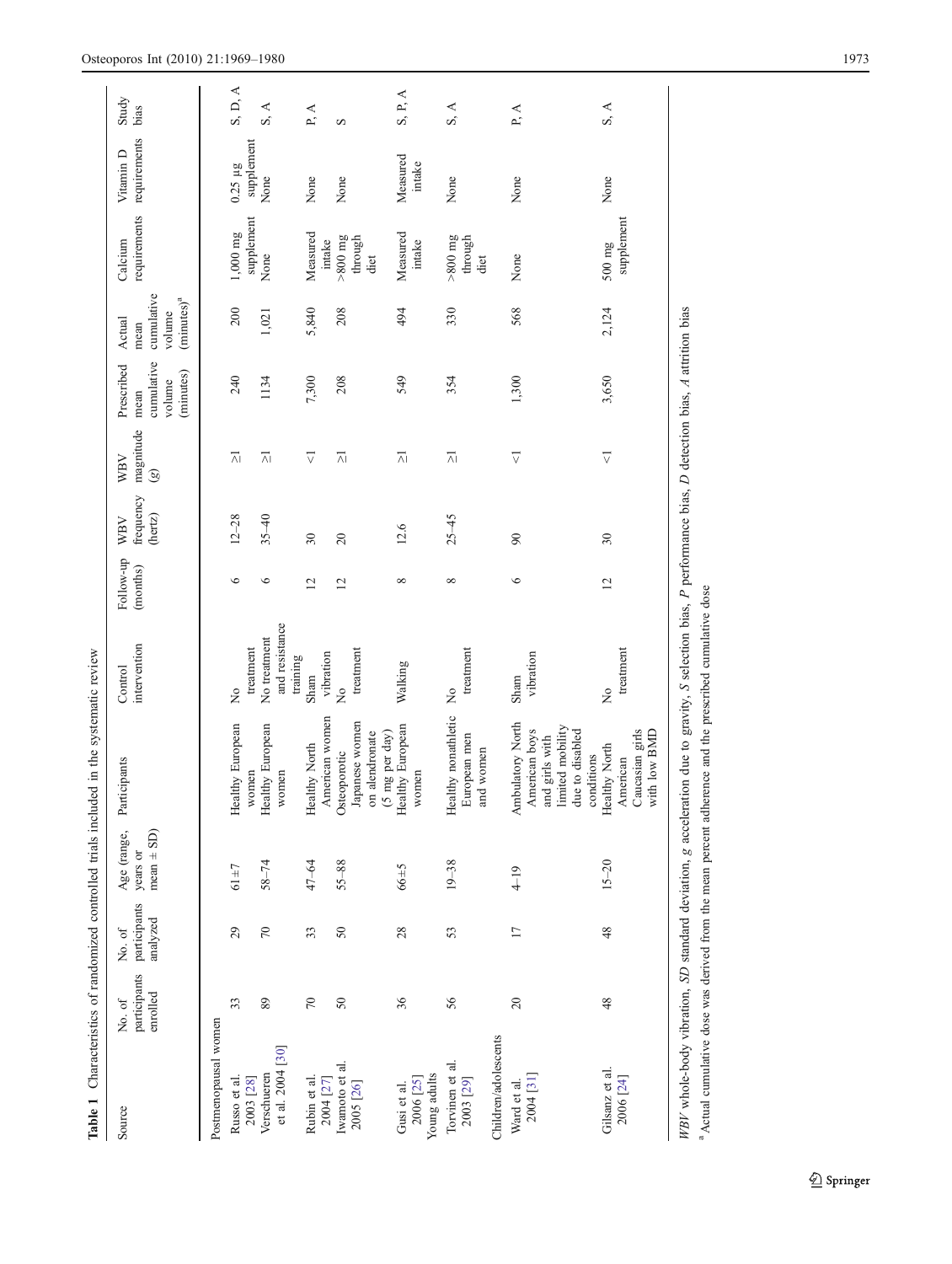<span id="page-5-0"></span>Table 2 Bone mineral density data extracted for all analyses

| Source                       | Data type                   | Study     | No. participants | Absolute pre-post change in BMD (mean $\pm$ SD) |                             |                                      |                               |  |  |  |
|------------------------------|-----------------------------|-----------|------------------|-------------------------------------------------|-----------------------------|--------------------------------------|-------------------------------|--|--|--|
|                              | available<br>for extraction | group     | extracted        | Hip aBMD<br>$(g \text{ cm}^{-2})$               | Spine aBMD<br>$(g cm^{-2})$ | Tibia vBMDt<br>$\text{(mg cm}^{-3})$ | Spine vBMDt<br>$(mg cm^{-3})$ |  |  |  |
| Postmenopausal women         |                             |           |                  |                                                 |                             |                                      |                               |  |  |  |
| Russo et al. 2003 [28]       | Per-protocol                | Vibration | 14               |                                                 |                             | $-3.5 \pm 12.9$                      |                               |  |  |  |
|                              |                             | Control   | 15               |                                                 |                             | $-1.3 \pm 7.9$                       |                               |  |  |  |
| Verschueren et al. 2004 [30] | Per-protocol                | Vibration | 25               | $0.008 \pm 0.016^b$                             | $-0.003 \pm 0.019$          |                                      |                               |  |  |  |
|                              |                             | Control   | 45               | $-0.006 \pm 0.013$                              | $0.003 \pm 0.020$           |                                      |                               |  |  |  |
| Rubin et al. 2004 [27]       | Per-protocol                | Vibration | 19               | $-0.002 \pm 0.048$                              | $-0.004 \pm 0.057$          |                                      |                               |  |  |  |
|                              |                             | Control   | 14               | $-0.009 \pm 0.029$                              | $-0.008 \pm 0.029$          |                                      |                               |  |  |  |
|                              | (TTT)                       | Vibration | (33)             | $(-0.005 \pm 0.048)$                            | $(-0.005 \pm 0.057)$        |                                      |                               |  |  |  |
|                              |                             | Control   | (37)             | $(-0.002 \pm 0.029)$                            | $(-0.006 \pm 0.029)$        |                                      |                               |  |  |  |
| Iwamoto et al. $2005$ [26]   | <b>ITT</b>                  | Vibration | 25               |                                                 | $0.051 \pm 0.045$           |                                      |                               |  |  |  |
|                              |                             | Control   | 25               |                                                 | $0.042 \pm 0.046$           |                                      |                               |  |  |  |
| Gusi et al. 2006 [25]        | Per-protocol                | Vibration | 14               | $0.020 \pm 0.048^b$                             | $-0.010 \pm 0.057$          |                                      |                               |  |  |  |
|                              |                             | Control   | 14               | $-0.020 \pm 0.029$                              | $-0.010\pm0.029$            |                                      |                               |  |  |  |
| Young adults                 |                             |           |                  |                                                 |                             |                                      |                               |  |  |  |
| Torvinen et al. 2003 [29]    | Per-protocol                | Vibration | 27               | $0.033 \pm 0.219^a$                             | $0.454 \pm 3.064^a$         | $4.2 \pm 8.3$                        |                               |  |  |  |
|                              |                             | Control   | 26               | $0.029 \pm 0.240^a$                             | $0.026 \pm 3.312^a$         | $4.9 \pm 10.1$                       |                               |  |  |  |
| Children/adolescents         |                             |           |                  |                                                 |                             |                                      |                               |  |  |  |
| Ward et al. 2004 [31]        | Per-protocol                | Vibration | 8                |                                                 |                             | $8.5 \pm 8.2^b$                      | $5.5 \pm 8.3$                 |  |  |  |
|                              |                             | Control   | 9                |                                                 |                             | $-5.7 \pm 10.7$                      | $-0.5 \pm 8.3$                |  |  |  |
| Gilsanz et al. 2006 [24]     | Per-protocol                | Vibration | 18               |                                                 |                             |                                      | $5.9 \pm 7.2^b$               |  |  |  |
|                              |                             | Control   | 30               |                                                 |                             |                                      | $-0.4 \pm 7.4$                |  |  |  |
|                              | (ITT)                       | Vibration | (24)             |                                                 |                             |                                      | $(3.8 \pm 7.7)$               |  |  |  |
|                              |                             | Control   | (24)             |                                                 |                             |                                      | $(0.1 \pm 7.7)$               |  |  |  |

Brackets indicate intention-to-treat data that was used as part of the sensitivity analysis only

ITT intention-to-treat,  $aBMD$  areal BMD,  $vBMD$  trabecular volumetric BMD, SD standard deviation

a aBMD change reported in bone mineral content units (grams)

<sup>b</sup> Significant effect of the whole-body vibration group compared to the control group, as reported in the original publication

remained statistically significant when WBV was compared to no treatment or sham vibration (0.013 g cm<sup>-2</sup> [95% CI, 0.005–0.021]  $p=0.001$ ,  $n=81$ ; Fig. [4\)](#page-8-0), but became nonsignificant when WBV was compared to exercise interventions (0.023 g cm<sup>-2</sup> [95% CI, -0.003 to 0.048]  $p=0.08$ ,  $n=75$ ; Fig. [4](#page-8-0)). Hip aBMD subgroup analyses of the magnitude and actual cumulative dose involved the same division of trials. The aBMD results were neither significant for RCTs examining WBV at  $\geq$ 1g magnitude and at or below median cumulative dose (0.023 g cm<sup>-2</sup> [95% CI, -0.001 to 0.047]  $p=0.06$ ,  $n=98$ ; Fig. [4](#page-8-0)) nor for a trial examining WBV at  $\leq$ 1g magnitude and above median cumulative dose (0.007 g cm<sup>-2</sup> [95% CI, -0.019 to 0.033]  $p=0.60$ ,  $n=33$ ; Fig. [4\)](#page-8-0).

## Children and adolescents

There were two trials in children and adolescents [[24,](#page-11-0) [31](#page-11-0)]. Both used low-magnitude WBV. Study participants included ambulatory boys and girls aged 4–20 years with limited mobility due to disabled conditions [\[31](#page-11-0)] and healthy girls aged 15–20 years with low BMD and a history of at least one fracture (Table [1](#page-4-0) [[24\]](#page-11-0)). As part of their per-protocol analysis, one trial [\[24](#page-11-0)] excluded the lowest adherence quartile of WBV participants  $(n=6)$  from the WBV vibration group  $(n=18)$  and included it in the control group  $(n=30)$ . A significant difference in the tibia vBMDt was observed between the control and WBV groups (14.2 mg cm<sup>-3</sup> [95% CI, 5.2–23.2]  $p=0.002$ ,  $n=17$ ) in one RCT [[31\]](#page-11-0). A significant difference in the spine vBMDt (L2 [[31\]](#page-11-0) and L1–L3 [\[24](#page-11-0)]) was also found (6.2 mg cm<sup>-3</sup> [95% CI, 2.5– 10.0]  $p=0.001$ ,  $n=65$ ; Fig. [5\)](#page-8-0). In addition to per-protocol data, one trial also reported the ITT data which involved the original allocation of WBV  $(n=24)$  and control  $(n=24)$ participants in their respective arms [[24\]](#page-11-0). This allowed us to perform a sensitivity analysis of the influence of different analytical approaches, in which the spine vBMDt results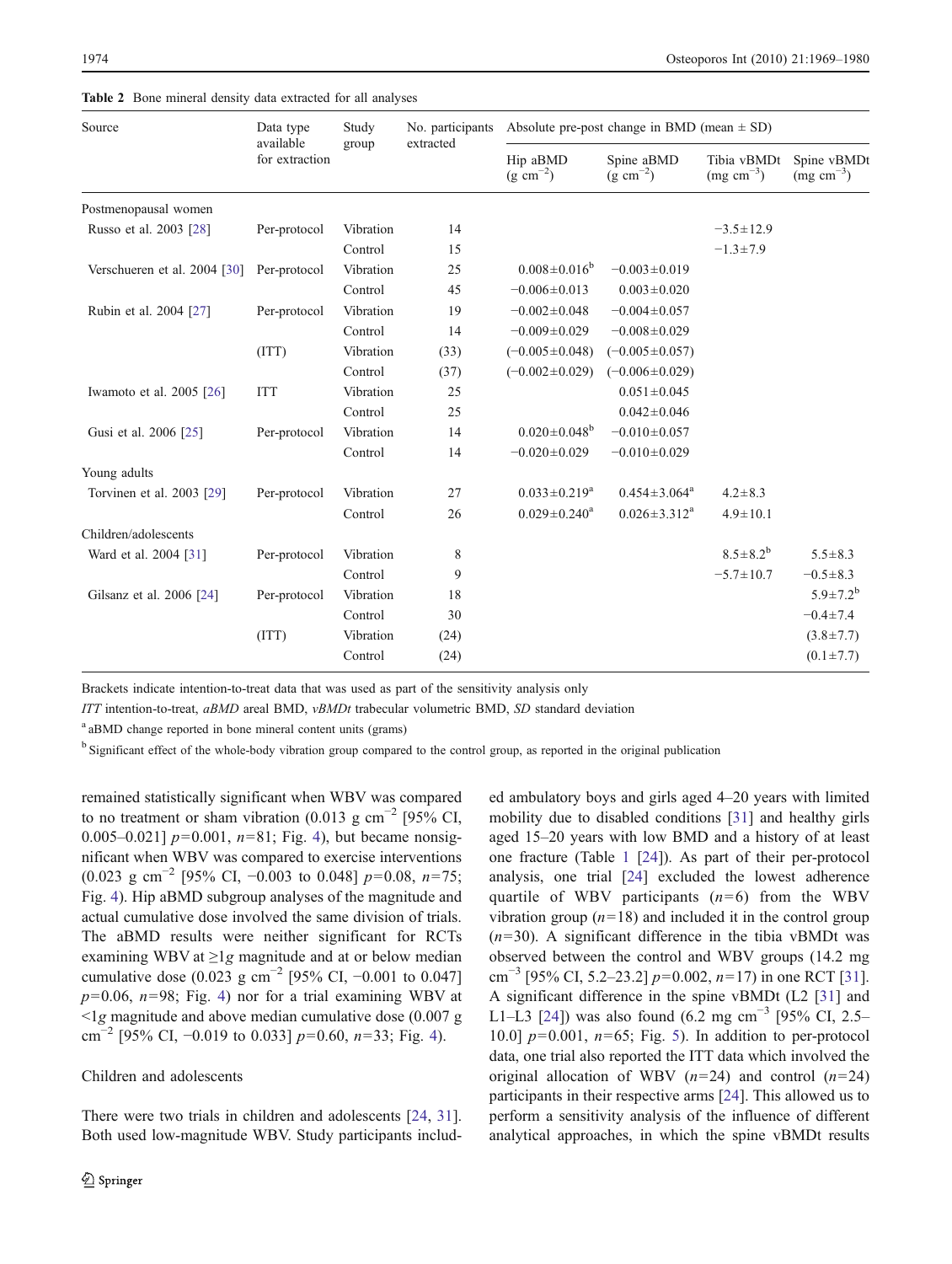<span id="page-6-0"></span>

Fig. 2 Primary analyses of whole-body vibration effect on bone mineral density in postmenopausal women. a Hip areal bone mineral density (g cm<sup>-2</sup>). **b** Spine areal bone mineral density (g cm<sup>-2</sup>). Forest plots show the weighted mean difference between the whole-body vibration and the control groups in absolute pre-post change. Squares and diamonds represent the effect sizes for each trial and for all trials, respectively. Lines crossing the squares represent confidence intervals. When the *line crossing the square* does not touch the *middle vertical* 

remained significant (4.2 mg cm<sup>-3</sup> [95% CI, 0.4–8.1]  $p=$ 0.03,  $n=65$ ; Fig. [5\)](#page-8-0). No additional sensitivity analyses were performed, because the methodological quality was similar, and no hip aBMD outcomes were reported in the two included RCTs. Finally, no subgroup analyses were performed due to insufficient number of eligible trials.

## Young adults

There is only one trial using high-magnitude WBV in young adults [[29\]](#page-11-0). Study participants were healthy, nonathletic European men and women aged 19 to 38 (Table [1](#page-4-0)). Bone mineral content (BMC, in grams) versus aBMD was reported in one eligible trial, and aBMD was not available to the original authors [\[29](#page-11-0)]. However, since bone size would not be expected to change in a young adult population over the study duration of 8 months, BMC changes were included in our analysis to approximate aBMD changes (Table [2\)](#page-5-0). No significant between-group differences in the change in L2– L4 BMC (0.428 g [95% CI, -1.291 to 2.147],  $p=0.63$ ,  $n=$ 53), femoral neck BMC (0.004 g [95% CI, −0.120 to 0.128]  $p=0.95$ , n=53), and tibia vBMDt (−0.7 mg cm<sup>-3</sup> [95% CI,  $-5.7$  to 4.3]  $p=0.78$ ,  $n=53$ ) were observed [\[29\]](#page-11-0). No subgroup or sensitivity analyses were performed due to insufficient number of eligible trials.

### Adverse events

Only one included RCT, examining postmenopausal women, reported non-serious adverse events (AEs) that were

line, the trial results are statistically significant. When the black diamond does not touch the middle vertical line, the pooled results are statistically significant. Trials were listed by year of publication starting with the earliest trial. Note: The RevMan 5.0.16 software reported all bone mineral densities in terms of two decimal places in the forest plots. In the text and tables, areal bone mineral densities and trabecular volumetric bone mineral densities are reported in terms of three and one decimal place(s), respectively

possibly caused or exacerbated by WBV [[28](#page-11-0)]. Lower leg itching and erythema was reported in six of 17 participants receiving high-magnitude WBV, which disappeared after the first three vibration sessions [[28\]](#page-11-0). Possible knee pain exacerbation was also reported in two overweight WBV participants with pre-existing knee osteoarthritis, which subsided after a few days of rest [[28\]](#page-11-0). Based on an 8-month follow-up magnetic resonance imaging examination, the trial which examined young adults did not observe any changes in the articular cartilage or bone tissue of the ankle joint [[29\]](#page-11-0). The remaining trials reported no AEs that could be possibly related to WBV use [\[24](#page-11-0)–[27](#page-11-0), [29](#page-11-0)–[31\]](#page-11-0). Positive health-related outcomes were reported in one trial which examined 50 Japanese postmenopausal, osteoporotic women receiving alendronate therapy [\[26](#page-11-0)]. As part of the trial's inclusion criteria, all of the included participants were experiencing chronic back pain at baseline, as evaluated by face scale score [[26\]](#page-11-0). After 12 months of high-magnitude WBV, most of the treatment-arm participants "felt refreshed in the leg and back muscles" immediately after the vibration session. Further, the chronic back pain of the WBV participants was significantly less when compared to the controls [[26\]](#page-11-0).

### Discussion

Our systematic evaluation of WBV found statistically significant improvement in hip aBMD in postmenopausal women and in spine and tibia vBMDt in children and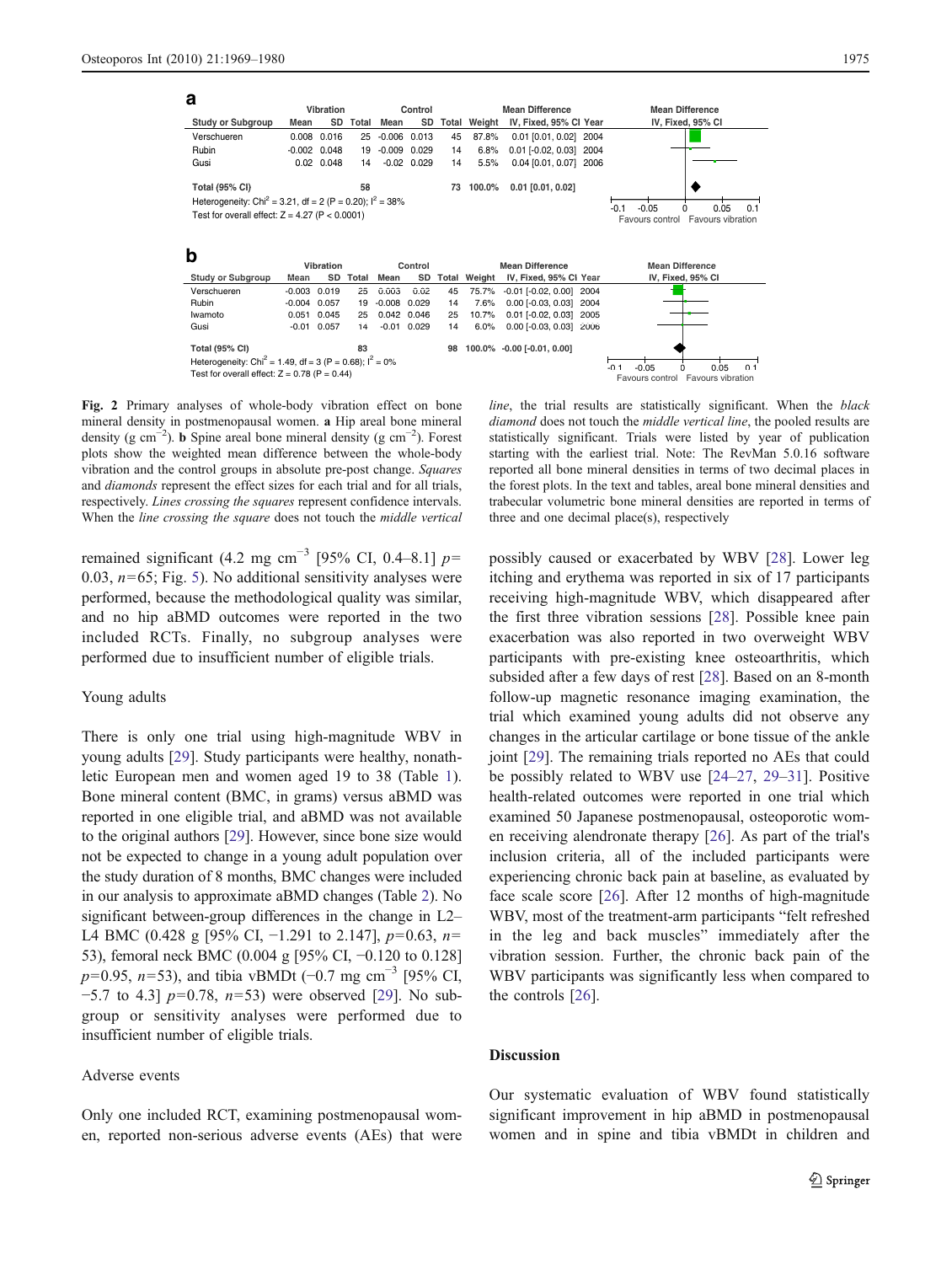<span id="page-7-0"></span>Fig. 3 Sensitivity analyses of whole-body vibration effect on bone mineral density in postmenopausal women. a Hip areal bone mineral density  $(g \text{ cm}^{-2})$  intention-to-treat data included. b Spine areal bone mineral density (g cm−<sup>2</sup> )—intention-totreat data included. c Hip areal bone mineral density  $(g \text{ cm}^{-2})$  trial with largest number of bias excluded. d Spine areal bone mineral density (g cm<sup>-2</sup>)—trial with largest number of bias excluded. Note: Refer to Fig. [2](#page-6-0) for further legends

**a**

|                                                                                                 |                  | Vibration           |          |                  | Control          |          |                 |        | <b>Mean Difference</b>         | <b>Mean Difference</b>            |
|-------------------------------------------------------------------------------------------------|------------------|---------------------|----------|------------------|------------------|----------|-----------------|--------|--------------------------------|-----------------------------------|
| <b>Study or Subgroup</b>                                                                        | Mean             | SD Total            |          | Mean             |                  |          | SD Total Weight |        | IV, Random, 95% Cl Year        | IV, Random, 95% CI                |
| Verschueren                                                                                     | 0.008 0.016      |                     | 25       | $-0.006$ $0.013$ |                  | 45       | 47.0%           |        | 0.01 [0.01, 0.02] 2004         |                                   |
| Rubin                                                                                           | $-0.005$ $0.048$ |                     | 33       | $-0.002$ $0.029$ |                  | 37       | 32.1%           |        | $-0.00$ [ $-0.02$ , 0.02] 2004 |                                   |
| Gusi                                                                                            |                  | $0.02$ $0.048$      | 14       |                  | $-0.02$ $0.029$  | 14       | 20.9%           |        | 0.04 [0.01, 0.07] 2006         |                                   |
| <b>Total (95% CI)</b>                                                                           |                  |                     | 72       |                  |                  |          | 96 100.0%       |        | $0.01$ [-0.00, 0.03]           |                                   |
| Heterogeneity: Tau <sup>2</sup> = 0.00; Chi <sup>2</sup> = 6.08, df = 2 (P = 0.05); $I^2$ = 67% |                  |                     |          |                  |                  |          |                 |        |                                | $-0.05$<br>0.05<br>$-0.1$         |
| Test for overall effect: $Z = 1.57$ (P = 0.12)                                                  |                  |                     |          |                  |                  |          |                 |        |                                | Favours control Favours vibration |
| b                                                                                               |                  |                     |          |                  |                  |          |                 |        |                                |                                   |
|                                                                                                 |                  | Vibration           |          |                  | Control          |          |                 |        | <b>Mean Difference</b>         | <b>Mean Difference</b>            |
| <b>Study or Subgroup</b>                                                                        | Mean             |                     | SD Total | Mean             |                  | SD Total | Weight          |        | IV, Fixed, 95% CI Year         | IV, Fixed, 95% Cl                 |
| Verschueren                                                                                     |                  | $-0.003$ $0.019$    | 25       | 0.003            | 0.02             | 45       | 70.8%           |        | $-0.01$ $[-0.02, 0.00]$ 2004   |                                   |
| <b>Rubin</b>                                                                                    |                  | $-0.005$ 0.057      |          | 33 -0.006 0.029  |                  | 37       | 13.6%           |        | 0.00 [-0.02, 0.02] 2004        |                                   |
| Iwamoto                                                                                         |                  | 0.051 0.045         | 25       |                  | 0.042 0.046      | 25       | 10.0%           |        | 0.01 [-0.02, 0.03] 2005        |                                   |
| Gusi                                                                                            |                  | $-0.01$ $0.057$     | 14       |                  | $-0.01$ $0.029$  | 14       | 5.7%            |        | 0.00 [-0.03, 0.03] 2006        |                                   |
| <b>Total (95% CI)</b>                                                                           |                  |                     | 97       |                  |                  |          |                 |        | 121 100.0% -0.00 [-0.01, 0.00] |                                   |
| Heterogeneity: Chi <sup>2</sup> = 1.42, df = 3 (P = 0.70); $I^2 = 0\%$                          |                  |                     |          |                  |                  |          |                 |        |                                | $-0.05$<br>0.05<br>-0.1           |
|                                                                                                 |                  |                     |          |                  |                  |          |                 |        |                                |                                   |
| C                                                                                               |                  | Vibration           |          |                  | Control          |          |                 |        | <b>Mean Difference</b>         | <b>Mean Difference</b>            |
| <b>Study or Subgroup</b>                                                                        | Mean             |                     | SD Total | Mean             |                  |          | SD Total Weight |        | IV, Fixed, 95% CI              | IV, Fixed, 95% CI                 |
| Verschueren                                                                                     |                  | 0.008 0.016         |          | 25 -0.006 0.013  |                  |          | 45              | 92.8%  | 0.01 [0.01, 0.02]              |                                   |
| Rubin                                                                                           |                  | $-0.002$ $0.048$    |          | 19               | $-0.009$ $0.029$ |          | 14              | 7.2%   | $0.01$ [-0.02, 0.03]           |                                   |
| <b>Total (95% CI)</b>                                                                           |                  |                     | 44       |                  |                  |          | 59              | 100.0% | $0.01$ [0.01, 0.02]            |                                   |
|                                                                                                 |                  |                     |          |                  |                  |          |                 |        |                                |                                   |
| Heterogeneity: Chi <sup>2</sup> = 0.25, df = 1 (P = 0.62); $I^2 = 0\%$                          |                  |                     |          |                  |                  |          |                 |        |                                | $-0.05$<br>$-0.1$<br>0.05<br>n    |
| Test for overall effect: $Z = 3.74$ (P = 0.0002)                                                |                  |                     |          |                  |                  |          |                 |        |                                |                                   |
|                                                                                                 |                  |                     |          |                  |                  |          |                 |        |                                |                                   |
| d                                                                                               |                  | <b>Experimental</b> |          |                  | Control          |          |                 |        | <b>Mean Difference</b>         | <b>Mean Difference</b>            |
|                                                                                                 | Mean             | SD Total            |          | Mean             |                  |          | SD Total Weight |        | IV, Fixed, 95% CI Year         | IV, Fixed, 95% Cl                 |
| <b>Study or Subgroup</b><br>Verschueren                                                         | $-0.003$ $0.019$ |                     | 25       | 0.003            | 0.02             | 45       |                 |        | 80.5% -0.01 [-0.02, 0.00] 2004 |                                   |
| Rubin                                                                                           | $-0.004$ 0.057   |                     | 19       | $-0.008$ 0.029   |                  | 14       | 8.1%            |        | 0.00 [-0.03, 0.03] 2004        |                                   |
| Iwamoto                                                                                         | 0.051 0.045      |                     | 25       | 0.042 0.046      |                  | 25       | 11.3%           |        | 0.01 [-0.02, 0.03] 2005        | Favours control Favours vibration |
| <b>Total (95% CI)</b>                                                                           |                  |                     | 69       |                  |                  |          |                 |        | 84 100.0% -0.00 [-0.01, 0.01]  |                                   |

adolescents. No significant effects were found on spine aBMD and tibia vBMDt in postmenopausal women and on BMC and vBMDt in young adults. Although statistically significant, the effect size in postmenopausal women was small. The between-group difference in the hip aBMD change of 0.015 g  $cm^{-2}$  is comparable to the effect size expected in response to adequate calcium and vitamin D supplementation [[32\]](#page-11-0). Further, this magnitude is approximately one half of the least significant change in hip aBMD as detectable by current DXA instruments in the clinical settings [[33\]](#page-11-0).

Compared to postmenopausal women, the effect size observed in children and adolescents was greater. The magnitude of the effect for vBMDt in children and adolescents was 14.2 mg cm<sup>-3</sup> in the tibia and 6.2 mg cm<sup>-3</sup> in the spine. An RCT examining the effect of adequate calcium supplementation in normal children found a between-group difference of approximately 6.0 mg  $cm^{-3}$  in the tibia vBMDt [[34\]](#page-11-0). This comparably larger effect size existed even though children and adolescents were relatively less adherent to WBV than the other two populations (Table [1](#page-4-0)). Therefore, it would seem that a growing skeleton in children and adolescents with a compromised bone mass is more sensitive to WBV than that of postmenopausal women or young adults.

Favours experimental Favours control

There may be differential effects of WBV on different bone sites, because of the variability in the transmission of WBV signals. The transmissibility of WBV signals varies significantly from one anatomical site to another due to the nonlinearities of the musculoskeletal system (e.g., joint angle and soft tissue distribution) and the differences in body positions (e.g., bent knees versus straight knees) [[15,](#page-10-0) [16](#page-10-0)]. This may explain the discrepancy between the hip versus spine aBMD findings in postmenopausal women. However, the discrepancy between the hip aBMD versus tibia vBMDt results in postmenopausal women was probably due to inadequate sample size, leading to inadequate statistical power in the vBMDt analysis.

In contrast to postmenopausal women and children and adolescents, we did not find a significant effect of WBV in healthy young adults. Some clinical [\[27](#page-11-0)] and experimental [\[3](#page-10-0), [35\]](#page-11-0) evidence suggests that there is an inverse relationship between the skeleton's sensitivity to WBV and the initial BMD. Young adults may be less sensitive to WBV,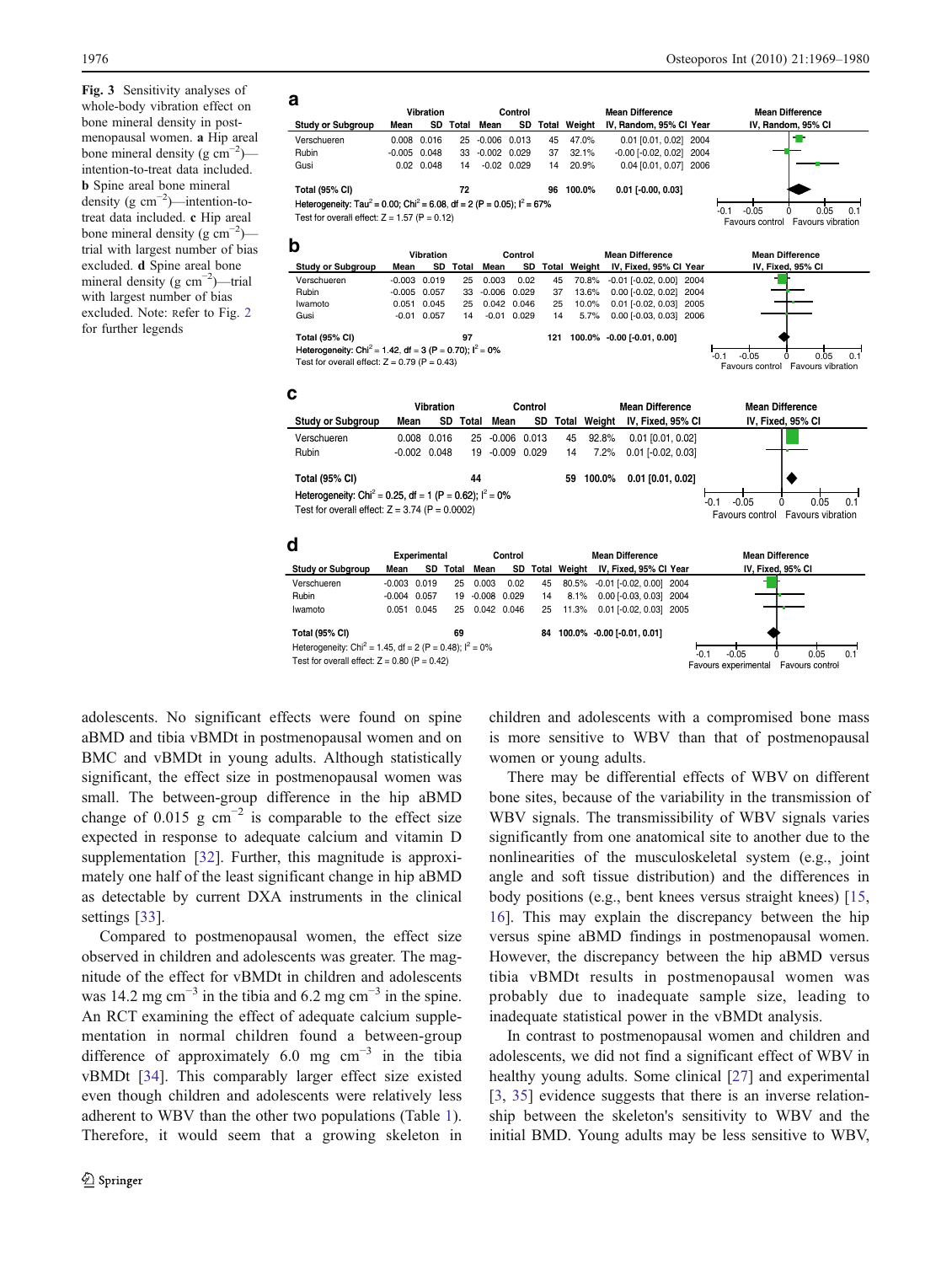<span id="page-8-0"></span>Fig. 4 Subgroup analyses of whole-body vibration effect on hip areal bone mineral density (g cm−<sup>2</sup> ) in postmenopausal women. a Sham whole-body vibration or no treatment control groups without bone medications used as a co-intervention. b Exercise intervention control groups. c High magnitude and at/below median cumulative dose of whole-body vibration. d Low magnitude and above median cumulative dose of whole-body vibration. Note: Refer to Fig. [2](#page-6-0) for further legends



because their baseline BMDs are generally higher than those in postmenopausal women and children and adolescents. Also, young adults' skeleton is less metabolically active than children's and adolescents', and thus may be less sensitive to mechanical stimuli such as WBV. Another plausible reason for not observing a significant effect in young adults is insufficient sample size and statistical power in this population.

There are current controversies as to the optimal frequency and magnitude of WBV. According to Wolff's law of bone remodeling, only large-magnitude strains (such as those arising from high-intensity impact activities) are capable of new bone formation, and the greater the magnitude, the greater the effect [\[8](#page-10-0), [36](#page-11-0)]. For WBV, this conventional premise was challenged by the experimental animal models, which showed that exposures to low-

Fig. 5 Primary (a) and sensitivity (b) analyses of whole-body vibration effect on the spine trabecular volumetric bone mineral density (mg cm<sup>-3</sup>) in children and adolescents. Note: Refer to Fig. [2](#page-6-0) for further legends



Favours control Famours vibration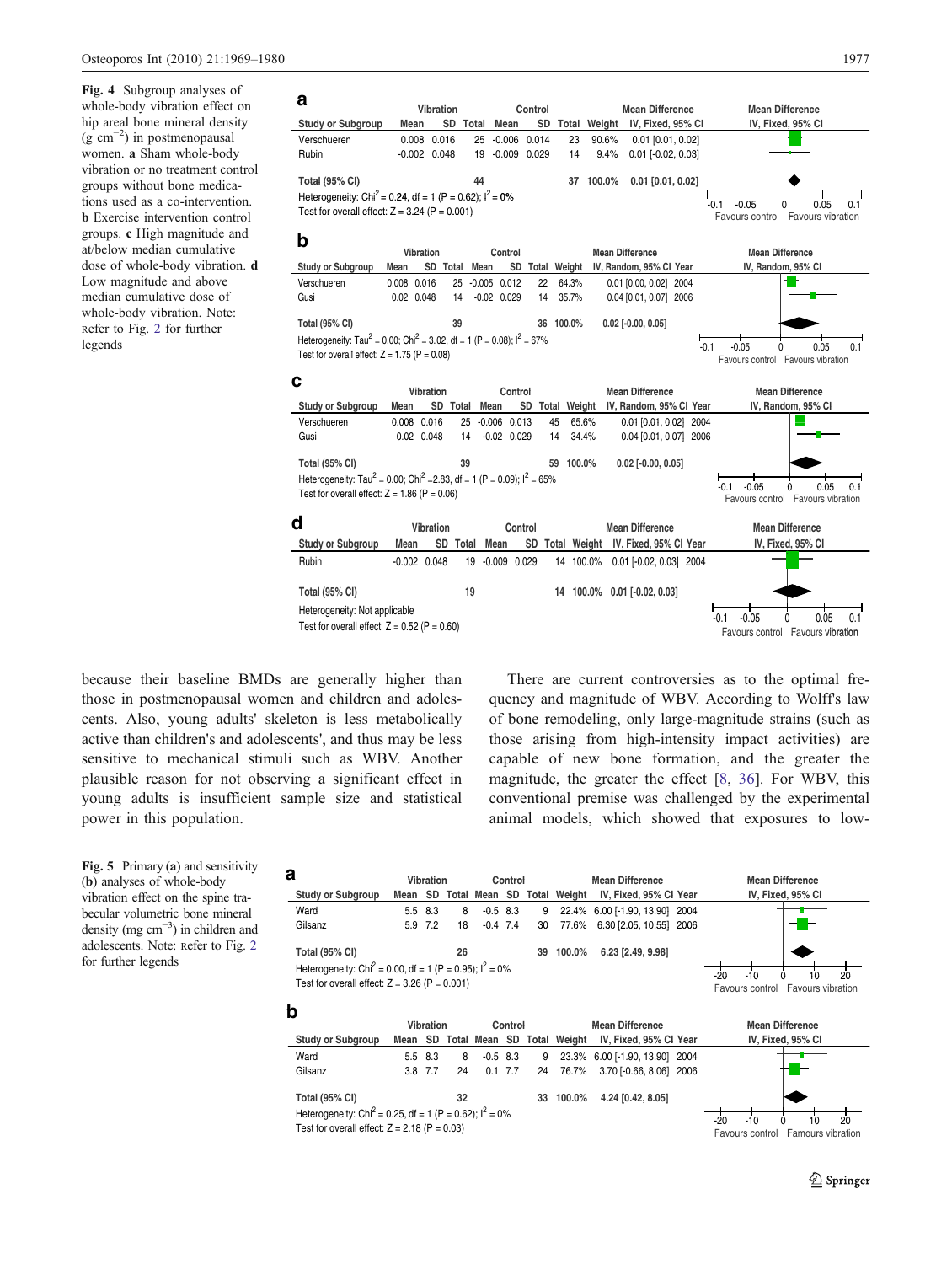<span id="page-9-0"></span>magnitude but high-frequency vibration can also enhance bone accrual [\[3](#page-10-0)–[11](#page-10-0)]. These high-frequency, low-magnitude vibration signals are believed to piezoelectrically, or by stress-generated fluid flow, stimulate bone cells [[2,](#page-10-0) [17](#page-10-0)], with the bone anabolic effect increasing with increasing frequency [\[27](#page-11-0), [31\]](#page-11-0). We were unable to examine the differential effect of various frequencies (12–90 Hz) because of the small number of RCTs included. However, we grouped the magnitudes of WBV into two relevant categories (<1g and  $\geq$ 1g) for hip aBMD analysis and found no significant differences (Fig. [4](#page-8-0)).

There are several limitations to our study, including the small number of RCTs available, and the small sample sizes, short durations, and methodological issues of the included trials. The small number of RCTs was especially true for the adult (one RCT,  $n=53$  [\[29](#page-11-0)]) and children and adolescent (two RCTs,  $n=65$  [[24](#page-11-0), [31\]](#page-11-0)) populations in comparison to the postmenopausal women (five RCTs,  $n=$ 210 [\[25](#page-11-0)–[28](#page-11-0), [30](#page-11-0)]). At least one study bias was present in each trial, and calcium and vitamin D intakes may have been insufficient in study subjects. Our primary analysis was not according to ITT, because of the lack of ITT data in the original trials. This may bias our results to show more favorable outcomes.

In conclusion, this is the first systematic review and meta-analysis of the effect of WBV on BMD in humans. We found statistically significant but clinically small effects in postmenopausal women, and moderate effects in children and adolescents, but not in young adults. We also found WBV to be well tolerated and safe. While WBV is a promising new modality for improving bone health in certain populations, larger and well-designed RCTs are needed before recommendations can be made for clinical practice. In addition to examining safety and efficacy of WBV on BMD, these future RCTs should also compare different frequencies, magnitudes, and cumulative doses of WBV, as well as examine other bone quality parameters as measured by newer techniques such as high resolution peripheral quantitative computed tomography. Whether WBV can exert effects in addition to other simultaneous bone therapies such as calcium and vitamin D supplementation, exercise, and pharmacological interventions should also be further examined.

Acknowledgements L. Slatkovska is supported by a Canadian Institutes of Health Research/Ontario Women's Health Council doctoral research award; Dr. Shabbir M. H. Alibhai is supported by a Research Scientist Award from the National Cancer Institute of Canada; Dr. AM Cheung is supported by a Canadian Institutes of Health Research/Ontario Women's Health Council Mid-Career Scientist Award. This study was in part supported by the Ontario Premier's Research Excellence award presented to Dr. Angela M. Cheung for innovations in postmenopausal osteoporosis.

Conflicts of interest None.

## Appendix

Study bias determination

The methodological quality assessment involved identifying the presence of different types of study biases based on the information provided in the included trials (i.e., as published or as reported via email communications). The following types of study biases were identified using an invalidated checklist:

| $\square$ Selection bias present (check as present if at least one "no"<br>or "unclear" is present) |  |                          |                                                                      |  |  |  |  |  |
|-----------------------------------------------------------------------------------------------------|--|--------------------------|----------------------------------------------------------------------|--|--|--|--|--|
| Yes                                                                                                 |  |                          | No Unclear True random study-arm allocation performed                |  |  |  |  |  |
|                                                                                                     |  |                          | Yes No Unclear <i>Concealed</i> study-arm allocation performed       |  |  |  |  |  |
| □Performance bias (check as present if at least one "no" or "unclear"<br>is present)                |  |                          |                                                                      |  |  |  |  |  |
| Groups were matched baseline based on minor confounders                                             |  |                          |                                                                      |  |  |  |  |  |
|                                                                                                     |  |                          | Yes No Unclear Calcium intakes                                       |  |  |  |  |  |
|                                                                                                     |  |                          | Yes No Unclear Age at baseline                                       |  |  |  |  |  |
|                                                                                                     |  |                          | Yes No Unclear Menstrual status at baseline                          |  |  |  |  |  |
|                                                                                                     |  |                          | Yes No Unclear BMD at baseline                                       |  |  |  |  |  |
|                                                                                                     |  |                          | Yes No Unclear Body mass at baseline                                 |  |  |  |  |  |
| $\Box$ Detection bias present (check as present if at least one "no"<br>or "unclear" is present)    |  |                          |                                                                      |  |  |  |  |  |
|                                                                                                     |  |                          | Yes No Unclear Blinding of those assessing BMD outcomes              |  |  |  |  |  |
|                                                                                                     |  | or "unclear" is present) | $\Box$ Attrition bias present (check as present if at least one "no" |  |  |  |  |  |
| Yes                                                                                                 |  |                          | No Unclear Only intention-to-treat analysis performed                |  |  |  |  |  |

#### Handling of BMD outcomes

Contacting the original authors We contacted the original authors of all of the included trials to obtain missing information, and we obtained 100% response rate. The mean absolute change in BMD was not reported in a number of original publications [\[26](#page-11-0)–[30](#page-11-0)]. After contacting all of the original authors, Iwamoto et al. [[26\]](#page-11-0) and Verschueren et al. [[30\]](#page-11-0) provided us with the missing mean absolute change in BMD. However, since the original data were no longer available to Rubin et al. [[27\]](#page-11-0), Russo et al. [\[28\]](#page-11-0), and Torvinen et al. [[29](#page-11-0)], some estimations and statistical manipulations were performed to obtain the correct BMD outcome.

Estimations Where BMD data were reported only as the baseline and final means [\[28](#page-11-0), [29](#page-11-0)], the mean absolute change in BMD was obtained by subtracting the final from the baseline mean. The standard deviation (SD) corresponding to the absolute BMD change was estimated using the Follmann's method as described in the Cochrane Handbook for Systematic Reviews of Interventions Version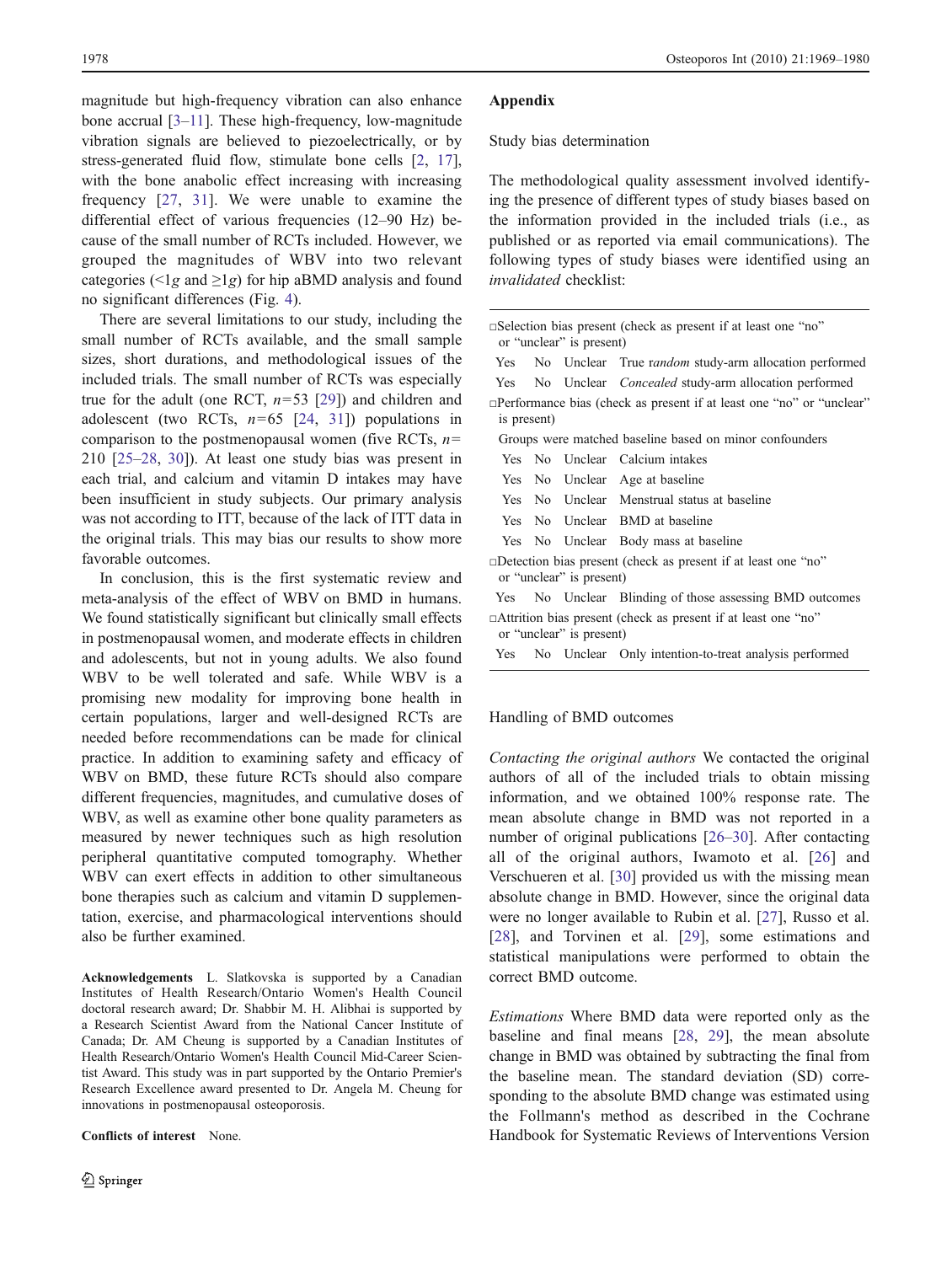<span id="page-10-0"></span>5.0.1 [19]. The correlation coefficient value  $(r)$  of 0.95 was used in all Follmann's calculations. Based on the 12-month follow-up data collected in our laboratory, we obtained  $r$ values ranging from 0.94 to 0.97 for the total hip, femoral neck, and L1–L4 aBMD change in 440 postmenopausal women receiving either placebo or vitamin K treatment [\[38](#page-11-0)]. Prior meta-analysis utilized an even higher correlation coefficient value  $(r=0.99)$  in their Follmann's calculations [\[39](#page-11-0)]. Therefore, an  $r$  of 0.95 seemed to be a conservative value to use in our calculations.

A trial of Rubin et al. [\[27](#page-11-0)] required special attention in the determination of the aBMD outcomes. Neither the absolute mean change in aBMD nor the final aBMD was available to us. Instead, baseline aBMD was reported for 56 participants with all follow-up data out of the 70 originally enrolled participants. Also, the mean percent change in aBMD for the ITT  $(n=70)$  and per-protocol data was reported. The mean percent change for the per-protocol data was only reported for different adherence groups but not for the 56 participants with the baseline aBMD. The adherence group with the largest sample size  $(n=33)$  consisted of at least 60% adherent participants. Therefore, for our primary analysis of the per-protocol data, we utilized the baseline aBMD data ( $n=56$ ) and the percent change aBMD data ( $n=$ 33) to estimate an absolute change in BMD. Alternatively, for our sensitivity analysis of the ITT data, we utilized the baseline BMD data  $(n=56)$  and the percent change aBMD data  $(n=70)$  to estimate an absolute change in aBMD. Finally, the SD corresponding to the mean absolute change in aBMD was imputed from another trial [\[25](#page-11-0)] for each study group (i.e., control and vibration) and each measurement site (i.e., L2–L4 and femoral neck). This trial [[25\]](#page-11-0) was used, because it is the most similar to the Rubin's et al. [[27\]](#page-11-0) trial in terms of its study sample size, population type, and measurement type.

Other statistical manipulations When CIs [\[25](#page-11-0)] or standard errors [\[28](#page-11-0)] were reported only, statistical formulas were used to convert these measurements to SDs. When BMD data for more than one arm were pooled into one arm [\[30](#page-11-0)], the mean absolute change was obtained using the "weighted mean" formula, and the corresponding SD was obtained using the "pooled or weighted SD" formula. When raw data were provided in the original publication [\[31](#page-11-0)] or in our email communication with the original authors [[26](#page-11-0)], appropriate descriptive statistics were used to obtain the mean absolute change and the corresponding SD.

## References

1. Eisman JA (2001) Good, good, good... good vibrations: the best option for better bones? Lancet 358:1924–1925

- 2. Rubin C, Judex S, Qin YX (2006) Low-level mechanical signals and their potential as a non-pharmacological intervention for osteoporosis. Age Ageing 35:ii32–ii36
- 3. Flieger J, Karachalios T, Khaldi L, Raptou P, Lyritis G (1998) Mechanical stimulation in the form of vibration prevents postmenopausal bone loss in ovariectomized rats. Calcif Tissue Int 63:510–514
- 4. Rubin C, Xu G, Judex S (2001) The anabolic activity of bone tissue, suppressed by disuse, is normalized by brief exposure to extremely low-magnitude mechanical stimuli. FASEB J 15:2225– 2229
- 5. Rubinacci A, Marenzana M, Cavani F, Colasante F, Villa I, Willnecker J, Moro GL, Spreafico LP, Ferretti MGF, Marrotti G (2008) Ovariectomy sensitizes rat cortical bone to whole-body vibration. Calcif Tissue Int 82:316–326
- 6. Judex S, Boyd S, Qin YX, Turner S, Ye K, Muller R, Rubin C (2003) Adaptations of trabecular bone to low magnitude vibrations result in more uniform stress and strain under load. Ann Biomed Eng 31:12–20
- 7. Rubin C, Turner AS, Mallinckrodt C, Jerome C, McLeod K, Bain S (2002) Mechanical strain, induced noninvasively in the highfrequency domain, is anabolic to cancellous bone, but not cortical bone. Bone 30:445–452
- 8. Rubin C, Turner AS, Muller R, Mittra E, McLeod K, Lin W, Qin YX (2002) Quantity and quality of trabecular bone in the femur are enhanced by a strongly anabolic, noninvasive mechanical intervention. J Bone Miner Res 17:349–357
- 9. Christiansen BA, Silva MJ (2006) The effect of varying magnitudes of whole-body vibration on several skeletal sites in mice. Ann Biomed Eng 34:1149–1156
- 10. Judex S, Zhong N, Squire ME, Ye K, Donahue LR, Hadjiargyrou M, Rubin CT (2005) Mechanical modulation of molecular signals which regulate anabolic and catabolic activity in bone tissue. J Cell Biochem 94:982–994
- 11. Xie L, Jacobson J, Choi ES, Busa B, Donahue LR, Miller LM, Rubin C, Judex S (2006) Low-level mechanical vibrations can influence bone resorption and bone formation in the growing skeleton. Bone 39:1059–1066
- 12. Rubin C, Turner AS, Bain S, Mallinckrodt C, McLeod K (2001) Anabolism. Low mechanical signals strengthen long bones. Nature 412:603–604
- 13. Kolata G (2007) Low buzz may give mice better bones and less fat. N Y Times 10:F6
- 14. Wikimedia Foundation Inc (2009) Whole-body vibration. In: Wikipedia The Free Encyclopedia. Available via [http://en.wikipedia.](http://en.wikipedia.org/wiki/Whole_body_vibration) [org/wiki/Whole\\_body\\_vibration](http://en.wikipedia.org/wiki/Whole_body_vibration). Accessed 10 Jul 2009
- 15. Kiiski J, Heinonen A, Jarvinen TL, Kannus P, Sievanen H (2008) Transmission of vertical whole body vibration to the human body. J Bone Miner Res 23:1318–1325
- 16. Rubin C, Pope M, Fritton JC, Magnusson M, Hansson T, McLeod K (2003) Transmissibility of 15-Hertz to 35-Hertz vibrations to the human hip and lumbar spine: determining the physiologic feasibility of delivering low-level anabolic mechanical stimuli to skeletal regions at greatest risk of fracture because of osteoporosis. Spine 28:2621–2627
- 17. Fritton JC, McLeod K, Rubin B (2000) Quantifying the strain history of bone: spatial uniformity and self-similarity of lowmagnitude strains. J Biomech 33:317–325
- 18. Prisby RD, Lafage-Proust MH, Malaval L, Belli A, Vico L (2008) Effects of whole-body vibration on the skeleton and other organ systems in man and animal models: what we know and what we need to know. Ageing Res Rev 7:319–329
- 19. Higgins J, Green S (2008) Cochrane's handbook for systematic reviews of interventions version 5.0.1. In: The Cochrane Collaboration. Available via [http://www.cochrane-handbook.org.](http://www.cochrane-handbook.org) Accessed 10 Jul 2009